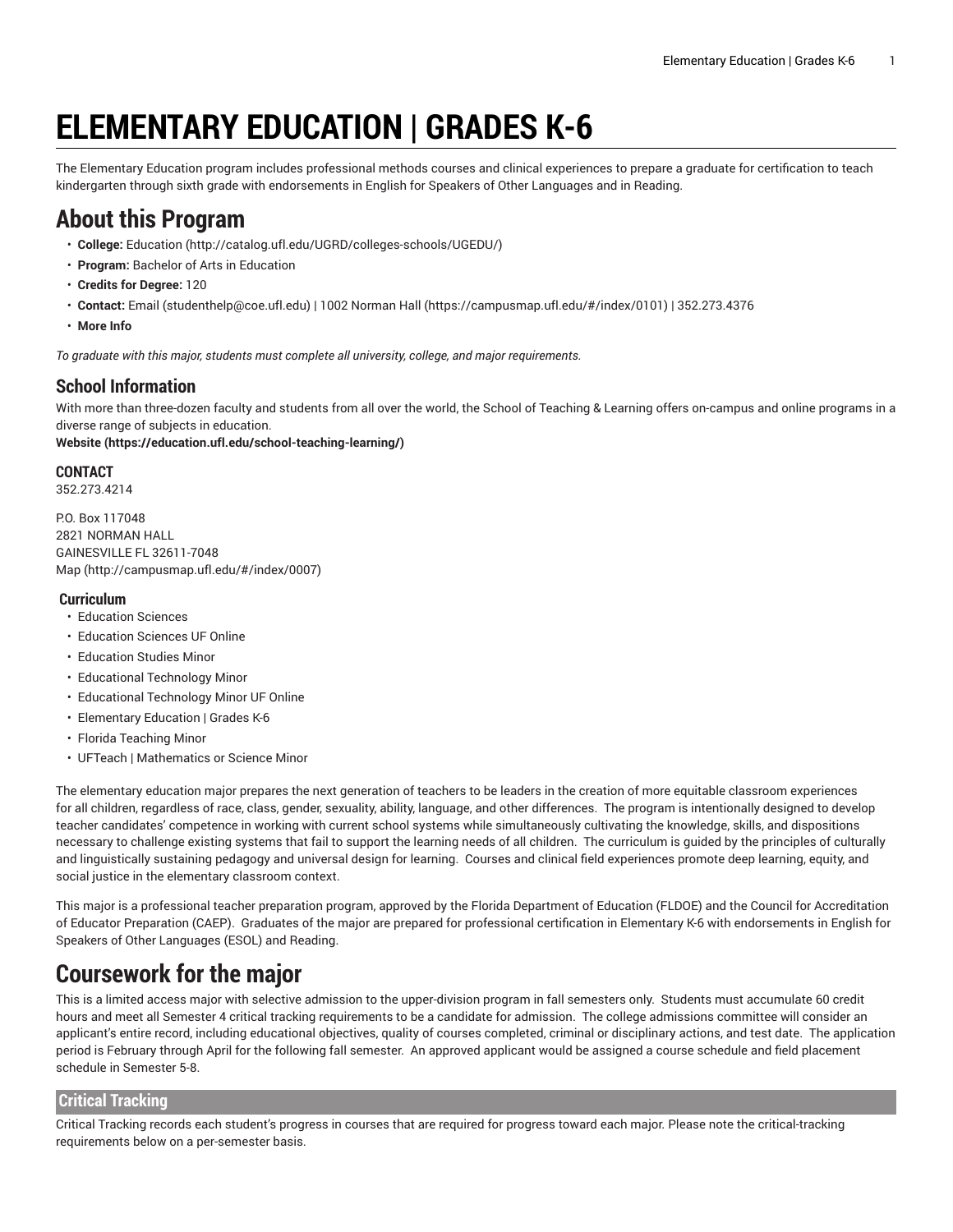Equivalent critical-tracking courses as determined by the State of Florida Common Course [Prerequisites](http://www.flvc.org/cpp/displayRecord.jsp?cip=131001&track=01) ([http://www.flvc.org/cpp/displayRecord.jsp?](http://www.flvc.org/cpp/displayRecord.jsp?cip=131001&track=01) [cip=131001&track=01\)](http://www.flvc.org/cpp/displayRecord.jsp?cip=131001&track=01) may be used for transfer students.

Critical Tracking records each student's progress in courses that are required for progress toward each major. Please note the critical-tracking requirements below on a per-semester basis.

Equivalent critical-tracking courses as determined by the State of Florida Common Course [Prerequisites](http://www.flvc.org/cpp/displayRecord.jsp?cip=131001&track=01) ([http://www.flvc.org/cpp/displayRecord.jsp?](http://www.flvc.org/cpp/displayRecord.jsp?cip=131001&track=01) [cip=131001&track=01\)](http://www.flvc.org/cpp/displayRecord.jsp?cip=131001&track=01) may be used for transfer students.

# **SEMESTER 1**

- Complete coursework with minimum grades of C
- 2.0 UF GPA required

### **SEMESTER 2**

- Complete coursework with minimum grades of C
- Complete 1 of 3 critical-tracking courses: EDF 1005 or EDF 2085 or EME 2040
- 2.3 UF GPA required

# **SEMESTER 3**

- Complete coursework with minimum grades of C
- Complete 1 additional critical-tracking course
- 2.6 UF GPA required

### **SEMESTER 4**

- Complete coursework with minimum grades of C
- Complete all 3 critical-tracking courses with a 3.0 critical-tracking GPA
- Complete all General Education requirements
- Complete the university writing requirement
- Document passing general knowledge test scores from the FTCE series Please see audit and/or advisor to determine which test to take.
- 2.6 UF GPA required

Students cannot register for courses in semesters 5-8 before program admission, which is competitive and available in Fall semesters only. Students should meet with the admissions coordinator in 1002 Norman Hall to complete an application for admission in February of their sophomore year.

# **SEMESTER 5**

- Complete all required courses with no grade below C
- 3.0 upper-division GPA required
- 2.6 UF GPA required

### **SEMESTER 6**

- Complete all required courses with no grade below C
- 3.0 upper-division GPA

# **SEMESTER 7**

- Complete all required courses with no grade below C
- Document passing Elementary K-6 subject area exam scores from the FTCE series
- 3.0 upper-division GPA

### **SEMESTER 8**

- Complete all required courses with no grade below C
- Earn acceptable ratings for all Florida Educator Accomplished Practices
- Document a passing score on the professional education test from the FTCE series
- 3.0 upper-division GPA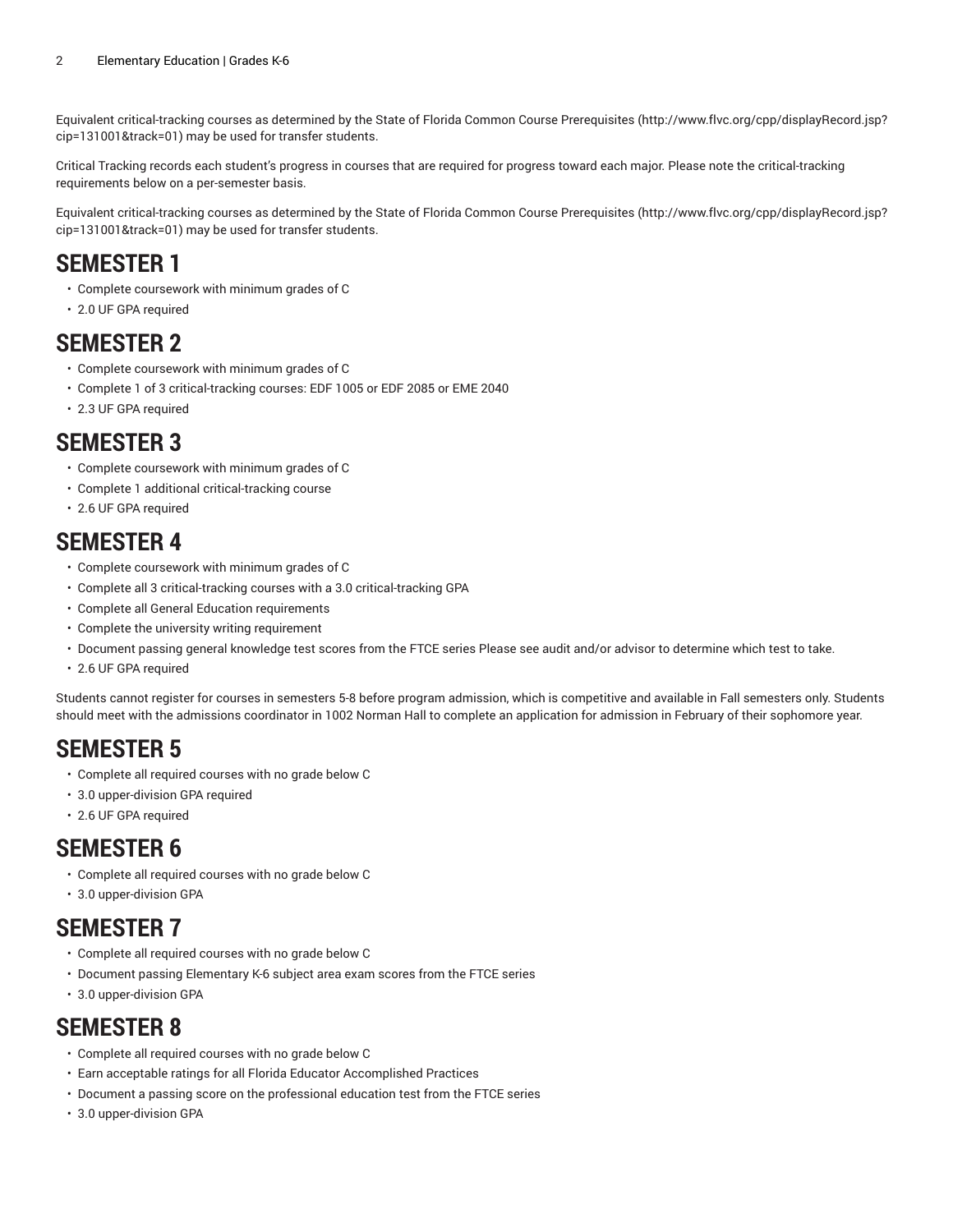**Model Semester Plan** For electives students are encouraged to choose courses that will strengthen their knowledge of the content areas of literature, social sciences, natural sciences, and mathematics. To remain on track, students must complete the appropriate critical-tracking courses, which appear in bold. These courses must be completed by the terms as listed above in the Critical Tracking criteria. This semester plan represents an example progression through the major. Actual courses and course order may be different depending on the student's *academic record and scheduling availability of courses. Prerequisites still apply.* **Course Title Credits Semester One** Quest 1 (Gen Ed Humanities) 3 State Core Gen Ed [Biological](http://catalog.ufl.edu/UGRD/academic-programs/general-education/#genedcoursestext) or Physical Sciences [\(http://catalog.ufl.edu/UGRD/academic-programs/general-education/](http://catalog.ufl.edu/UGRD/academic-programs/general-education/#genedcoursestext) [#genedcoursestext](http://catalog.ufl.edu/UGRD/academic-programs/general-education/#genedcoursestext)) 3 State Core Gen Ed [Composition \(http://catalog.ufl.edu/UGRD/academic-programs/general-education/#genedcoursestext\)](http://catalog.ufl.edu/UGRD/academic-programs/general-education/#genedcoursestext); Writing Requirement: 6,000 words 3 State Core Gen Ed [Mathematics](http://catalog.ufl.edu/UGRD/academic-programs/general-education/#genedcoursestext) [\(http://catalog.ufl.edu/UGRD/academic-programs/general-education/#genedcoursestext\)](http://catalog.ufl.edu/UGRD/academic-programs/general-education/#genedcoursestext) 3 State Core Gen Ed Social and [Behavioral](http://catalog.ufl.edu/UGRD/academic-programs/general-education/#genedcoursestext) Sciences ([http://catalog.ufl.edu/UGRD/academic-programs/general-education/](http://catalog.ufl.edu/UGRD/academic-programs/general-education/#genedcoursestext) [#genedcoursestext](http://catalog.ufl.edu/UGRD/academic-programs/general-education/#genedcoursestext)) 3 **Credits 15 Semester Two** EDF 1005 **Introduction to Education (Critical Tracking) CONSERVING 2018 3** Select one: 3 EDF 3110 Human Growth and Development (Gen Ed Social and Behavioral Sciences) DEP 3053 Developmental Psychology (Gen Ed Social and Behavioral Sciences) State Core Gen Ed [Humanities](http://catalog.ufl.edu/UGRD/academic-programs/general-education/#genedcoursestext) ([http://catalog.ufl.edu/UGRD/academic-programs/general-education/#genedcoursestext\)](http://catalog.ufl.edu/UGRD/academic-programs/general-education/#genedcoursestext) 3 Gen Ed Composition; Writing Requirement: 6,000 words 3 Gen Ed Mathematics 3 **Credits 15 Semester Three** EDF 2085 Teaching Diverse Populations (**Critical Tracking**; Gen Ed Social and Behavioral Sciences and Diversity) 3 Gen Ed Biological or Physical Sciences 3 Elective (Gen Ed International or Diversity) or a foreign language 3 Elective (Writing Requirement: 6,000 words) 3 extending the state of the state of the state of the state of the state of the state of the state of the state of the state of the state of the state of the state of the state of the state of the state of the state of the **Credits 15 Semester Four** Quest 2 (Gen Ed Biological or Physical Sciences OR Gen Ed Social and Behavioral Sciences) 3 EME 2040 Introduction to Educational Technology (**Critical Tracking**) 3 Elective (Gen Ed International) 3 Elective (Writing Requirement: 6,000 words) 3 extending the state of the state of the state of the state of the state of the state of the state of the state of the state of the state of the state of the state of the state of the state of the state of the state of the **Credits 15 Semester Five** EDE 3941 Clinical Rotations Across Diverse Elementary School Contexts 2 EDG 3623 Equity Pedagogy Foundations 3 LAE 3005 Children's Literature 3 SDS 3430 **SDS 3430 Family and Community Involvement in Education** 3 SSE 4312 Social Studies for Diverse Learners 3 Social Studies for Diverse Learners 3 TSL 3520 ESOL Foundations: Language and Culture in Classrooms 33 April 2014 1996 1997 1998 1999 1999 1999 1999 **Credits 17 Semester Six** EDE 3941 Clinical Rotations Across Diverse Elementary School Contexts 2 EDG 3343 Equity Pedagogy Instructional Strategies 3 EME 4401 **Integrating Technology in the Elementary Curriculum** 23 MAE 4310 & 4310L Teaching Mathematics in the Inclusive Elementary School and Teaching Elementary Mathematics Lab 4 SCE 4310 & 4310L Elementary Science Methods for the Inclusive Classroom and Elementary Science Methods Lab 4 **Credits 16**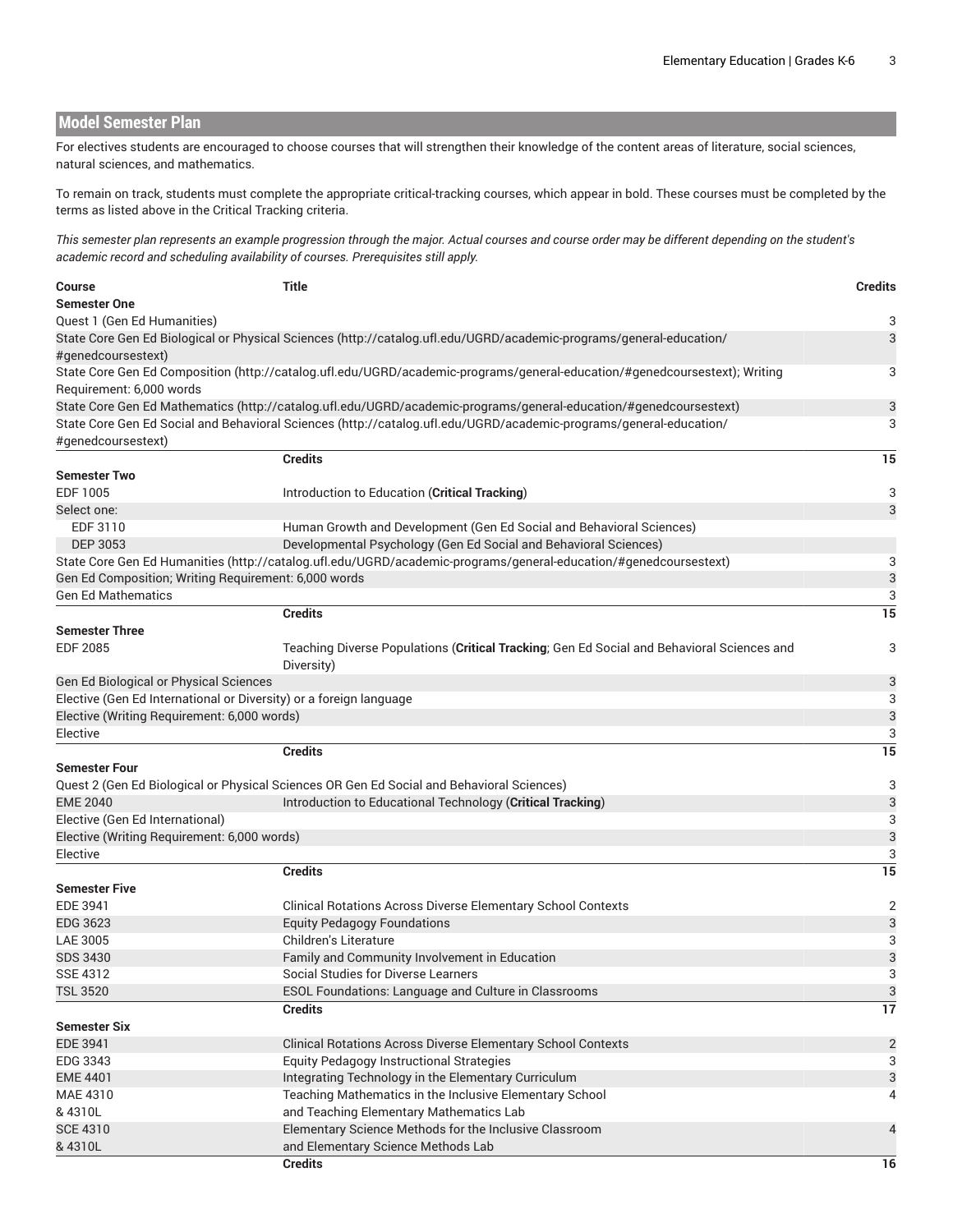#### **Semester Seven**

|                       | <b>Total Credits</b>                           | 120            |
|-----------------------|------------------------------------------------|----------------|
|                       | <b>Credits</b>                                 | 12             |
| <b>TSL 4100</b>       | ESOL Curriculum, Methods and Assessment        |                |
| <b>RED 4844</b>       | Practicum in Reading                           | $\overline{2}$ |
| <b>EDG 4048</b>       | <b>Studying Equity Pedagogy</b>                | 3              |
| <b>EDE 4940</b>       | Internship in Elementary Education             |                |
| <b>Semester Eight</b> |                                                |                |
|                       | <b>Credits</b>                                 | 15             |
| <b>RED 3307</b>       | Teaching Reading in Primary Grades             | 3              |
| LAE 4314              | Language Arts for Diverse Learners             | 3              |
| <b>EDG 4703</b>       | <b>Equity Pedagogy Applications</b>            |                |
| <b>EDG 4442</b>       | Rethinking Discipline and Classroom Management |                |
| <b>EDE 4940</b>       | Internship in Elementary Education             | 3              |
|                       |                                                |                |

Passing score on all subtests of the FTCE subject area exam in elementary education (K-6) required for completion of the bachelor's degree.

### **Certification**

Confers recommendation for certification in elementary (grades K-6) with endorsements in ESOL and reading.

#### **Academic Learning Compact**

This degree is the first step of a two-step process that prepares students for certification to teach grades K - 6 in the state of Florida. The second step requires completion of the Master of Education degree in elementary education or special education. The undergraduate program develops the foundation knowledge and skills for effective planning, teaching and evaluating pupil learning.

### **Before Graduating Students Must**

- Pass the General Knowledge Test and the Elementary Education Subject Area Test of the Florida Teacher Certification Examination.
- Demonstrate mastery of effective teaching practices by meeting Florida Educator Accomplished Practices 1-6, as determined by multiple instructors across the program.
- Complete requirements for the baccalaureate degree, as determined by faculty.

# **Students in the Major Will Learn to**

### **Student Learning Outcomes (SLOs)**

#### **Content**

- 1. Demonstrate subject matter competency for grades K 6 in language arts, social science, mathematics, science, technology, physical education and health and the arts.
- 2. Create, select and implement: specific learning goals, appropriate teaching methods and instructional materials and evaluation strategies aligned with goals, using knowledge of subject matter, learners and classroom management.

#### **Critical Thinking**

3. Critically evaluate your own instructional effectiveness to plan future lessons and improve your teaching of all students over time.

#### **Communication**

4. Effectively communicate with students, including students whose home language is not standard English, as well as with parents and other school personnel.

### **Curriculum Map**

*I = Introduced; R = Reinforced; A = Assessed*

| <b>Courses</b>       | SLO <sub>1</sub> | SLO <sub>2</sub> | SLO <sub>3</sub> | SLO <sub>4</sub> |
|----------------------|------------------|------------------|------------------|------------------|
| ARE 4314             | I, R, A          |                  |                  |                  |
| <b>EDE 4942</b>      |                  | A                | $\overline{A}$   | A                |
| EDF 3115             |                  |                  |                  |                  |
| EDF 3514 or EDF 3609 | I, R, A          |                  |                  |                  |
| EEX 3070             |                  |                  |                  |                  |
| <b>EEX 3257</b>      |                  | $\mathsf{R}$     | R                |                  |